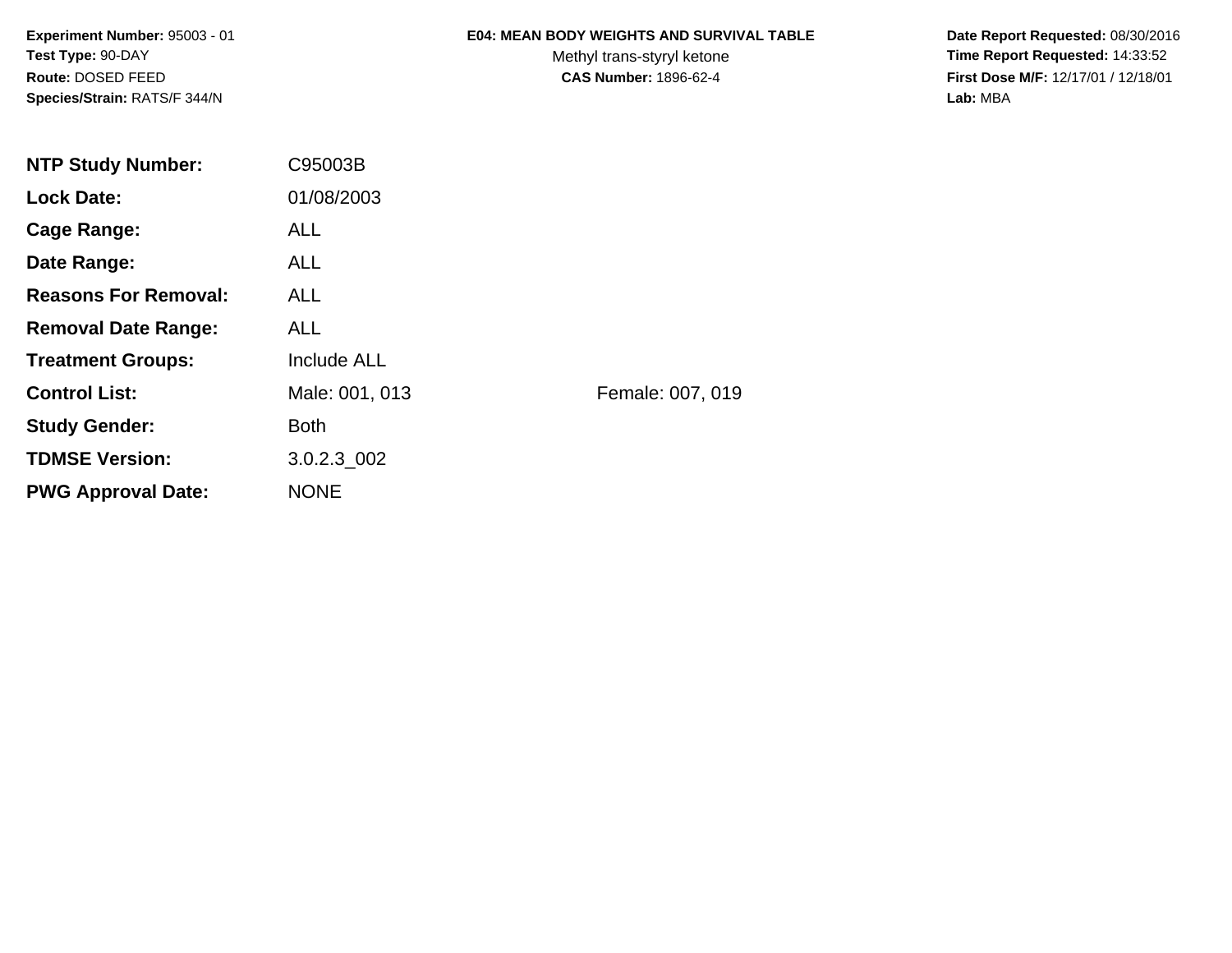#### **E04: MEAN BODY WEIGHTS AND SURVIVAL TABLE**

# Methyl trans-styryl ketone<br>CAS Number: 1896-62-4

 **Date Report Requested:** 08/30/2016 **Time Report Requested:** 14:33:52 **First Dose M/F:** 12/17/01 / 12/18/01<br>Lab: MBA **Lab:** MBA

**MALE**

| <b>DAY</b>                |       | <b>VEHICLE CONTROL</b> |       | 0.025%                 |    |       | 0.05%                  |    |       | 0.1%                   |    |       | 0.2%                   |    |       | 0.4%                   |    |
|---------------------------|-------|------------------------|-------|------------------------|----|-------|------------------------|----|-------|------------------------|----|-------|------------------------|----|-------|------------------------|----|
|                           | WT(G) | N                      | WT(G) | %<br>OF<br><b>CNTL</b> | N  | WT(G) | %<br>OF<br><b>CNTL</b> | N  | WT(G) | %<br>OF<br><b>CNTL</b> | N  | WT(G) | %<br>OF<br><b>CNTL</b> | N  | WT(G) | ℅<br>OF<br><b>CNTL</b> | N  |
|                           | 102.5 | 10                     | 100.5 | 99.2                   | 10 | 102.0 | 100.6                  | 10 | 102.8 | 101.4                  | 10 | 101.4 | 100.0                  | 10 | 101.7 | 100.4                  | 10 |
| 8                         | 137.3 | 10                     | 137.3 | 100.0                  | 10 | 138.9 | 101.2                  | 10 | 138.3 | 100.8                  | 10 | 135.4 | 98.7                   | 10 | 131.0 | 95.4                   | 10 |
| 15                        | 170.5 | 10                     | 172.4 | 101.1                  | 10 | 152.0 | 89.1                   | 10 | 172.0 | 100.9                  | 10 | 167.0 | 97.9                   | 10 | 161.1 | 94.5                   | 10 |
| 22                        | 198.0 | 10                     | 205.9 | 104.0                  | 10 | 195.8 | 98.9                   | 10 | 200.7 | 101.4                  | 10 | 195.4 | 98.7                   | 10 | 190.2 | 96.1                   | 10 |
| 29                        | 220.1 | 10                     | 231.1 | 105.0                  | 10 | 222.4 | 101.0                  | 10 | 225.9 | 102.6                  | 10 | 220.2 | 100.0                  | 10 | 213.1 | 96.8                   | 10 |
| 37                        | 242.5 | 10                     | 253.0 | 104.3                  | 10 | 243.5 | 100.4                  | 10 | 246.3 | 101.6                  | 10 | 240.4 | 99.1                   | 10 | 234.5 | 96.7                   | 10 |
| 43                        | 257.3 | 10                     | 268.2 | 104.2                  | 10 | 256.2 | 99.6                   | 10 | 260.0 | 101.1                  | 10 | 252.9 | 98.3                   | 10 | 247.3 | 96.1                   | 10 |
| 50                        | 271.6 | 10                     | 282.0 | 103.8                  | 10 | 267.8 | 98.6                   | 10 | 272.9 | 100.5                  | 10 | 266.6 | 98.2                   | 10 | 258.4 | 95.2                   | 10 |
| 57                        | 287.8 | 10                     | 298.4 | 103.7                  | 10 | 283.0 | 98.3                   | 10 | 287.0 | 99.7                   | 10 | 281.5 | 97.8                   | 10 | 272.4 | 94.6                   | 10 |
| 65                        | 301.0 | 10                     |       | 311.4 103.5            | 10 | 296.3 | 98.5                   | 10 | 297.8 | 98.9                   | 10 | 290.8 | 96.6                   | 10 | 284.5 | 94.5                   | 10 |
| 71                        | 310.2 | 10                     | 321.3 | 103.6                  | 10 | 297.4 | 95.9                   | 10 | 307.2 | 99.1                   | 10 | 301.1 | 97.1                   | 10 | 295.2 | 95.2                   | 10 |
| 78                        | 319.4 | 10                     | 330.1 | 103.3                  | 10 | 315.2 | 98.7                   | 10 | 314.6 | 98.5                   | 10 | 309.9 | 97.0                   | 10 | 303.5 | 95.0                   | 10 |
| 85                        | 331.0 | 10                     | 341.7 | 103.2                  | 10 | 326.1 | 98.5                   | 10 | 323.2 | 97.6                   | 10 | 320.1 | 96.7                   | 10 | 312.0 | 94.3                   | 10 |
| 92                        | 335.1 | 10                     | 348.5 | 104.0                  | 10 | 330.7 | 98.7                   | 10 | 330.1 | 98.5                   | 10 | 324.4 | 96.8                   | 10 | 316.8 | 94.5                   | 10 |
| <b>TERM</b><br><b>SAC</b> | 335.1 | 10                     |       | 348.5 104.0            | 10 | 330.7 | 98.7                   | 10 | 330.1 | 98.5                   | 10 | 324.4 | 96.8                   | 10 | 316.8 | 94.5                   | 10 |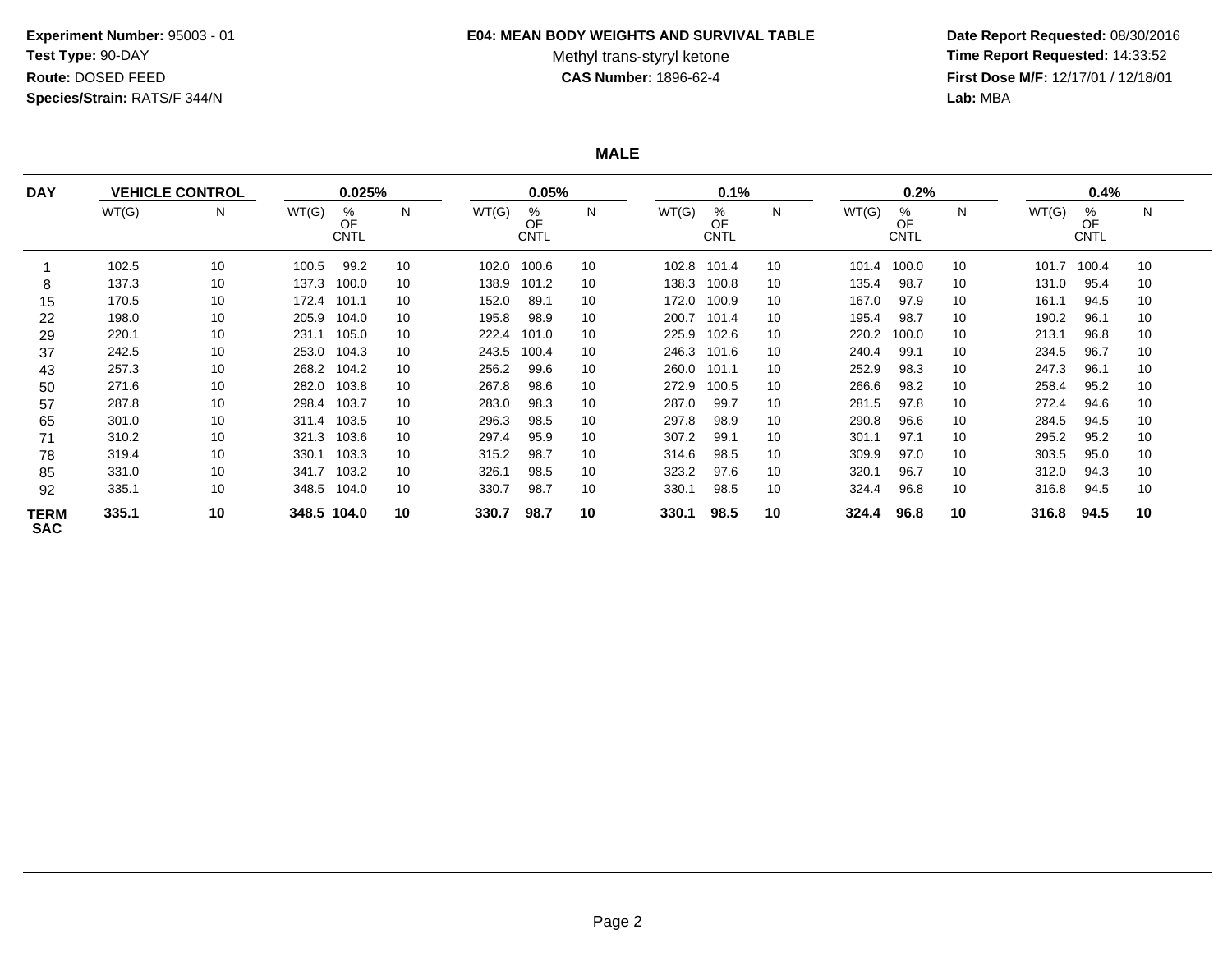### **E04: MEAN BODY WEIGHTS AND SURVIVAL TABLE**

Methyl trans-styryl ketone<br>CAS Number: 1896-62-4

 **Date Report Requested:** 08/30/2016 **Time Report Requested:** 14:33:52 **First Dose M/F:** 12/17/01 / 12/18/01<br>Lab: MBA **Lab:** MBA

**MALE**

| <b>DAY</b>                                                                | <b>CONTROL SPECIAL</b> |    |       | 0.025% SPECIAL            |    |       | 0.05% SPECIAL                         |    |       | 0.1% SPECIAL                          |    |       | 0.2% SPECIAL           |    |       |                        | 0.4% SPECIAL |  |  |  |  |
|---------------------------------------------------------------------------|------------------------|----|-------|---------------------------|----|-------|---------------------------------------|----|-------|---------------------------------------|----|-------|------------------------|----|-------|------------------------|--------------|--|--|--|--|
|                                                                           | WT(G)                  | N  | WT(G) | $\%$<br>OF<br><b>CNTL</b> | N  | WT(G) | $\frac{\%}{\text{OF}}$<br><b>CNTL</b> | N  | WT(G) | $\frac{\%}{\text{OF}}$<br><b>CNTL</b> | N  | WT(G) | %<br>OF<br><b>CNTL</b> | N  | WT(G) | %<br>OF<br><b>CNTL</b> | N            |  |  |  |  |
| 8<br>15<br>22<br>29<br>37<br>43<br>50<br>57<br>65<br>71<br>78<br>85<br>92 | 100.2                  | 10 | 101.2 | 99.8                      | 10 | 102.2 | 100.8                                 | 10 | 99.9  | 98.5                                  | 10 | 101.8 | 100.4                  | 10 | 100.4 | 99.0                   | 10           |  |  |  |  |
| <b>TERM</b><br><b>SAC</b>                                                 |                        |    |       |                           |    |       |                                       |    |       |                                       |    |       |                        |    |       |                        |              |  |  |  |  |

\*\*\* END OF MALE \*\*\*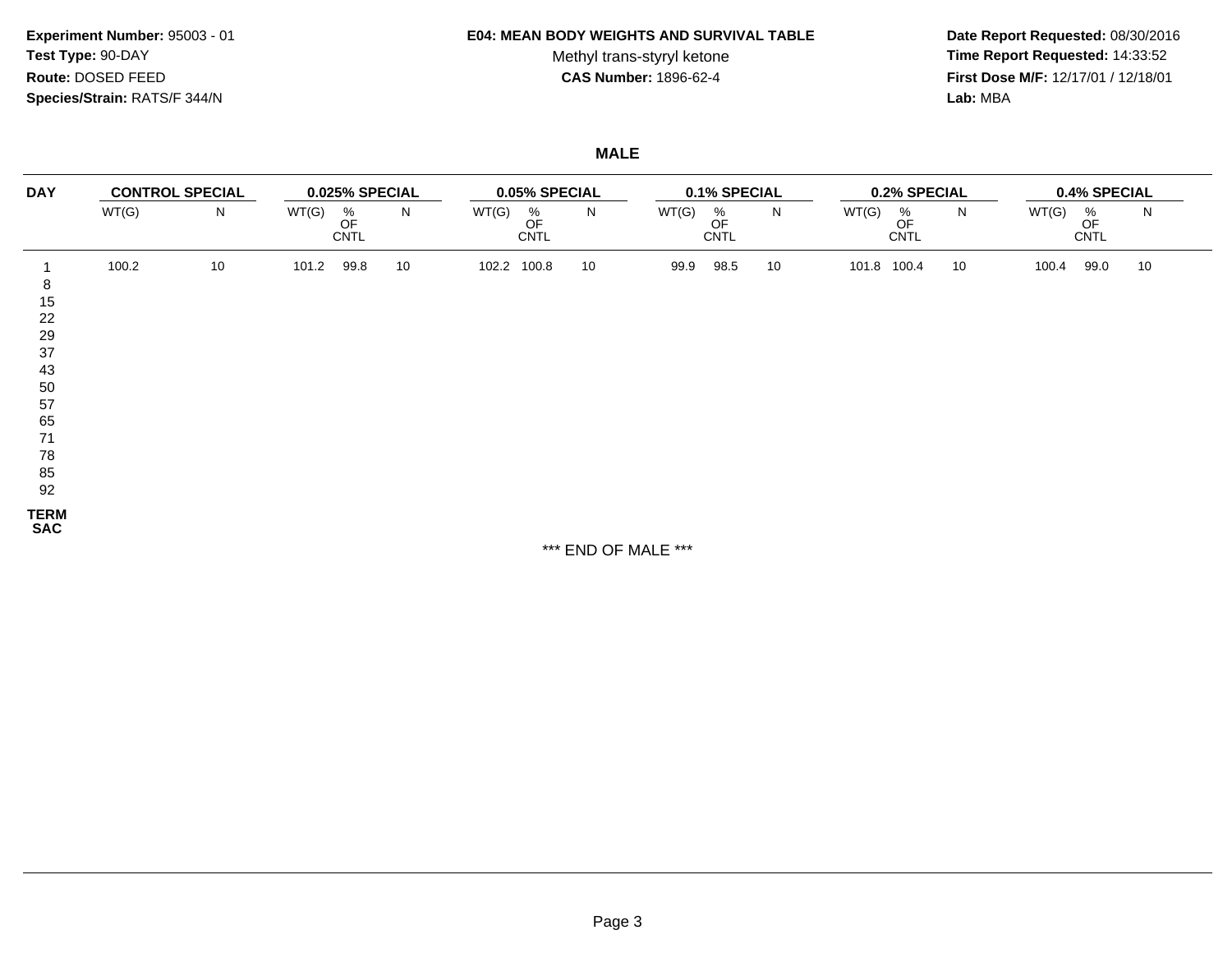#### **E04: MEAN BODY WEIGHTS AND SURVIVAL TABLE**

# Methyl trans-styryl ketone<br>CAS Number: 1896-62-4

 **Date Report Requested:** 08/30/2016 **Time Report Requested:** 14:33:52 **First Dose M/F:** 12/17/01 / 12/18/01<br>Lab: MBA **Lab:** MBA

# **FEMALE**

| <b>DAY</b>                |       | <b>VEHICLE CONTROL</b> |       | 0.025%                 |    |       | 0.05%                  |    |       | 0.1%                   |    |       | 0.2%                   |    |       | 0.4%                   |    |  |
|---------------------------|-------|------------------------|-------|------------------------|----|-------|------------------------|----|-------|------------------------|----|-------|------------------------|----|-------|------------------------|----|--|
|                           | WT(G) | N                      | WT(G) | %<br>OF<br><b>CNTL</b> | N  | WT(G) | %<br>OF<br><b>CNTL</b> | N  | WT(G) | %<br>OF<br><b>CNTL</b> | N  | WT(G) | %<br>OF<br><b>CNTL</b> | N  | WT(G) | %<br>OF<br><b>CNTL</b> | N  |  |
|                           | 92.9  | 10                     | 90.3  | 97.5                   | 10 | 93.5  | 100.9                  | 10 | 91.5  | 98.7                   | 10 | 92.1  | 99.5                   | 10 | 89.8  | 96.9                   | 10 |  |
| 9                         | 116.3 | 10                     | 114.3 | 98.2                   | 10 | 114.6 | 98.5                   | 10 | 113.8 | 97.8                   | 10 | 115.7 | 99.4                   | 10 | 112.5 | 96.7                   | 10 |  |
| 16                        | 130.7 | 10                     | 129.0 | 98.7                   | 10 | 127.9 | 97.9                   | 10 | 127.3 | 97.5                   | 10 | 128.6 | 98.4                   | 10 | 128.0 | 97.9                   | 10 |  |
| 22                        | 137.2 | 10                     | 136.5 | 99.5                   | 10 | 134.3 | 97.9                   | 10 | 136.4 | 99.4                   | 10 | 136.6 | 99.6                   | 10 | 116.3 | 84.8                   | 10 |  |
| 29                        | 146.7 | 10                     | 145.3 | 99.0                   | 10 | 142.8 | 97.3                   | 10 | 145.5 | 99.2                   | 10 | 144.7 | 98.7                   | 10 | 138.6 | 94.5                   | 10 |  |
| 37                        | 153.6 | 10                     | 153.5 | 100.0                  | 10 | 151.7 | 98.8                   | 10 | 153.1 | 99.7                   | 10 | 152.9 | 99.5                   | 10 | 149.1 | 97.1                   | 10 |  |
| 43                        | 160.5 | 10                     | 158.1 | 98.5                   | 10 | 156.7 | 97.6                   | 10 | 157.2 | 97.9                   | 10 | 158.9 | 99.0                   | 10 | 154.4 | 96.2                   | 10 |  |
| 50                        | 165.7 | 10                     | 161.4 | 97.4                   | 10 | 161.2 | 97.2                   | 10 | 163.0 | 98.3                   | 10 | 162.8 | 98.2                   | 10 | 158.5 | 95.6                   | 10 |  |
| 57                        | 169.5 | 10                     | 167.8 | 99.0                   | 10 | 163.5 | 96.4                   | 10 | 165.9 | 97.9                   | 10 | 167.0 | 98.5                   | 10 | 160.6 | 94.7                   | 10 |  |
| 65                        | 176.1 | 10                     | 173.8 | 98.7                   | 10 | 169.7 | 96.3                   | 10 | 171.0 | 97.1                   | 10 | 174.1 | 98.8                   | 10 | 166.5 | 94.5                   | 10 |  |
| 71                        | 178.5 | 10                     | 174.2 | 97.6                   | 10 | 172.4 | 96.6                   | 10 | 169.7 | 95.0                   | 10 | 176.7 | 99.0                   | 10 | 169.8 | 95.1                   | 10 |  |
| 78                        | 178.9 | 10                     | 176.3 | 98.5                   | 10 | 175.0 | 97.9                   | 10 | 174.8 | 97.7                   | 10 | 178.1 | 99.6                   | 10 | 171.4 | 95.8                   | 10 |  |
| 85                        | 183.1 | 10                     | 180.5 | 98.6                   | 10 | 177.2 | 96.7                   | 10 | 177.1 | 96.7                   | 10 | 181.4 | 99.1                   | 10 | 171.8 | 93.8                   | 10 |  |
| 92                        | 187.1 | 10                     | 183.4 | 98.0                   | 10 | 179.5 | 95.9                   | 10 | 180.6 | 96.5                   | 10 | 184.3 | 98.5                   | 10 | 174.6 | 93.4                   | 10 |  |
| <b>TERM</b><br><b>SAC</b> | 187.1 | 10                     | 183.4 | 98.0                   | 10 | 179.5 | 95.9                   | 10 | 180.6 | 96.5                   | 10 | 184.3 | 98.5                   | 10 | 174.6 | 93.4                   | 10 |  |